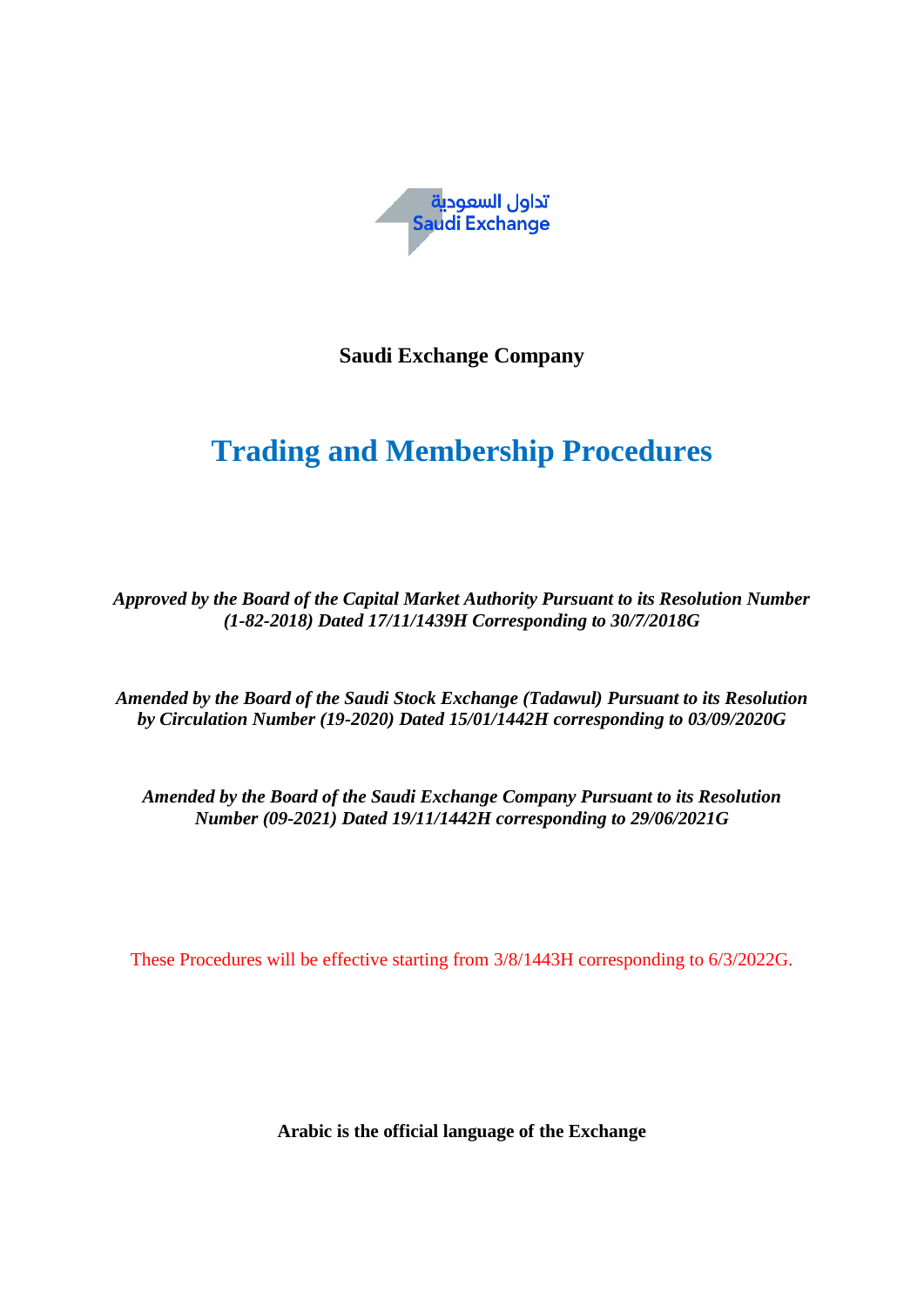# **TABLE OF CONTENTS**

| N <sub>o</sub>                                               | Page           |
|--------------------------------------------------------------|----------------|
| Section (1): General Provisions                              | 3              |
| Section (2): Access to Trading System                        | 3              |
| Section (3): Trading Times                                   | 3              |
| Section (4): Order Channels                                  | $\overline{4}$ |
| Section (5): Order Types                                     | $\overline{4}$ |
| Section (6): Order Conditions                                | 5              |
| Section (7): Order Validity                                  | 6              |
| Section (8): Requirements for Transmitting Orders            | 6              |
| Section (9): Order Amendment, Cancellation, and Deactivation | 7              |
| Section (10): Order Execution                                | 7              |
| Section (11): Fluctuation Limits                             | 12             |
| Section (12): Short Selling                                  | 13             |
| Section (13): Negotiated Deals                               | 14             |
| Section (14): Buy-In Process                                 | 16             |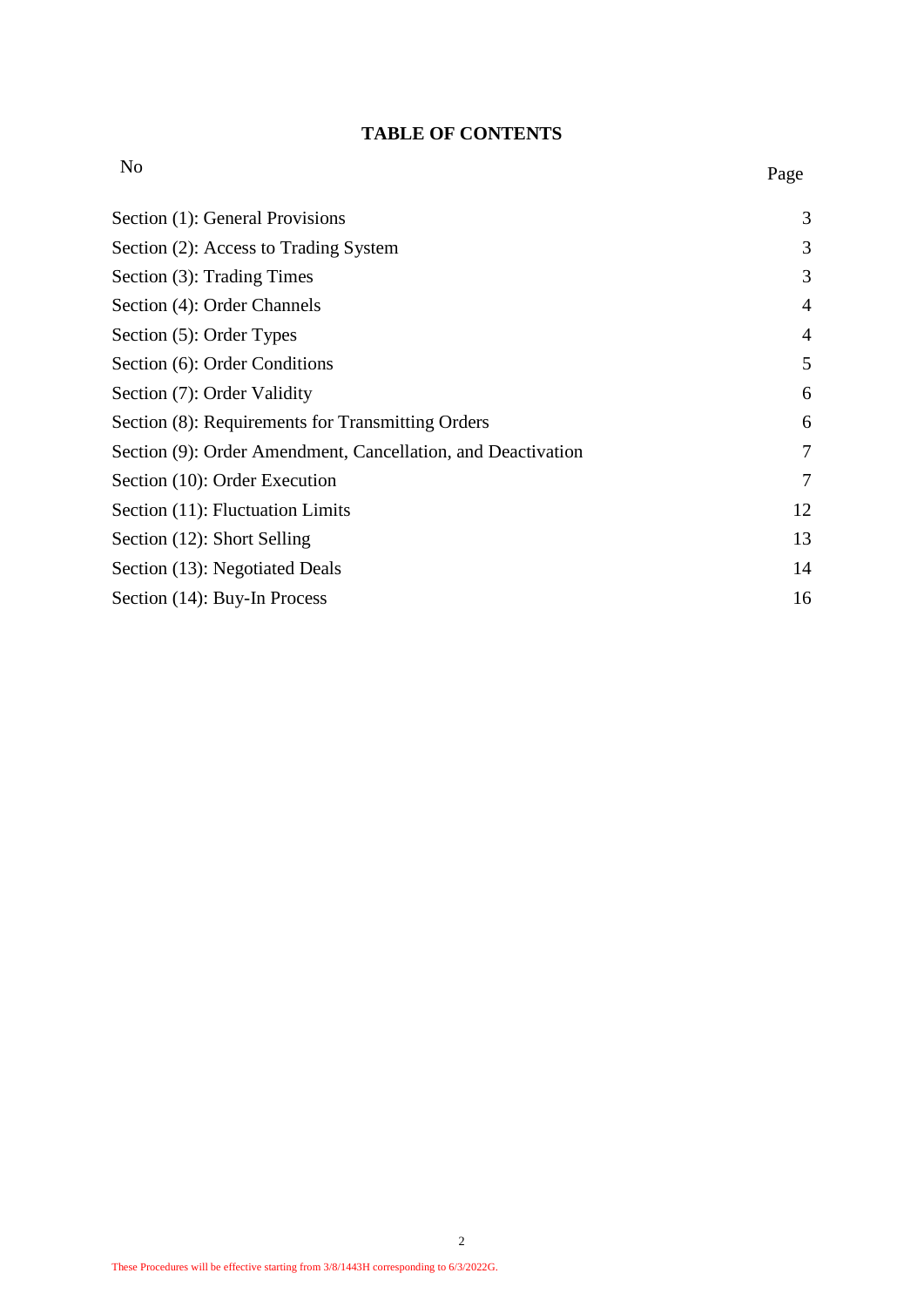# **1. GENERAL PROVISIONS**

- 1.1 This document specifies the Trading and Membership Procedures that Exchange Members and Registered Traders must follow to comply with the provisions of the Trading and Membership Rules.
- 1.2 The Exchange may waive any person's obligations to the provisions of these procedures either based on a request from the relevant person or on its own initiative.
- 1.3 These procedures will enter into effect as per the Exchange's approval resolution.

# **2. ACCESS TO TRADING SYSTEM**

#### 2.1 **Access Rights**

2.1.1 Exchange Members must comply with the requirements prescribed by the Exchange from time to time when accessing the Trading System.

# **3. TRADING TIMES**

- 3.1 Listed securities are traded from Sunday to Thursday, except for on official holidays in the Kingdom.
- 3.2 The Exchange will announce and publish specific calendar days for each holiday from time to time.
- 3.3 Order Management System of the Exchange Members must be set with the recognized time specified by the Exchange from time to time.
- 3.4 Each Trading Day follows the sequence of sessions listed in the following table:

| L'able (1):                            |                                                                           |
|----------------------------------------|---------------------------------------------------------------------------|
| <b>Session</b>                         | Time Schedule (as per the official time in the Kingdom)                   |
| <b>First Session:</b>                  | $09:30 - 10:00$                                                           |
| Opening<br><b>Auction</b>              |                                                                           |
| <b>Second Session:</b>                 | $10:00 - 15:00$                                                           |
| <b>Market Open -</b><br><b>Trading</b> |                                                                           |
| <b>Third</b><br><b>Session:</b>        | Listed securities (except for Debt Instruments and ETFs): $15:00 - 15:10$ |
| <b>Closing</b><br><b>Auction</b>       |                                                                           |
| <b>Fourth</b><br><b>Session:</b>       | Listed securities (except for Debt Instruments and ETFs): $15:10 - 15:20$ |
| <b>Trade at Last</b>                   |                                                                           |
|                                        | Listed securities (except for Debt Instruments and ETFs): $15:20 - 16:00$ |

# **Table (1):**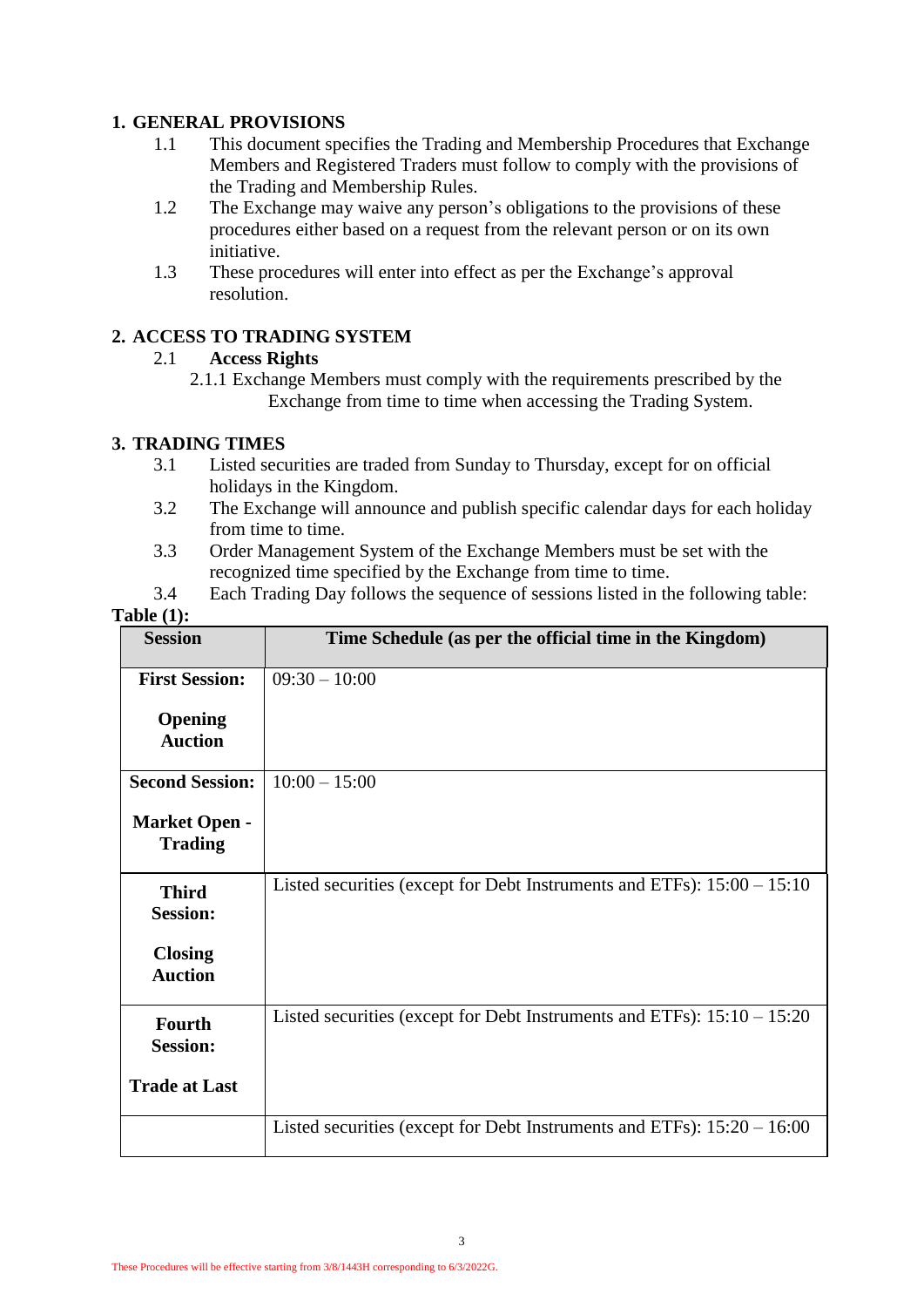|               | <b>Fifth Session:</b>                                                             | Debt Instruments and ETFs: $15:00 - 16:00$                                                                                                    |  |  |  |
|---------------|-----------------------------------------------------------------------------------|-----------------------------------------------------------------------------------------------------------------------------------------------|--|--|--|
| <b>Market</b> |                                                                                   |                                                                                                                                               |  |  |  |
| <b>Closed</b> |                                                                                   |                                                                                                                                               |  |  |  |
|               |                                                                                   |                                                                                                                                               |  |  |  |
| 3.5           |                                                                                   | Exchange Members may transmit, amend, and cancel orders during the First,                                                                     |  |  |  |
|               |                                                                                   | Second, Third, and Fourth Sessions; they may amend order validity and cancel                                                                  |  |  |  |
|               |                                                                                   | orders during the Fifth Session; and they may deactivate outstanding orders                                                                   |  |  |  |
|               |                                                                                   | during the Trading Day.                                                                                                                       |  |  |  |
| 3.6           |                                                                                   | Orders at a given price level are displayed aggregated by price (market-by-price                                                              |  |  |  |
|               |                                                                                   | view) during the First and Third Sessions.                                                                                                    |  |  |  |
| 3.7           |                                                                                   | Order matching occurs at the end of the First and Third Sessions, and during the<br>Second and Fourth Sessions.                               |  |  |  |
| 3.8           |                                                                                   | The Exchange will determine the ending time for all auctions randomly within a                                                                |  |  |  |
|               |                                                                                   | period of 30 seconds after each auction's scheduled time as listed in Table (1) of                                                            |  |  |  |
|               |                                                                                   | these procedures.                                                                                                                             |  |  |  |
| 3.9           |                                                                                   | The Exchange will extend the First and Third sessions for two minutes,                                                                        |  |  |  |
|               |                                                                                   | automatically, in case there are unmatched market orders or if the latest                                                                     |  |  |  |
|               |                                                                                   | theoretical price is at the upper or lower end of the static limit.                                                                           |  |  |  |
| 3.10          |                                                                                   | The Exchange may suspend trading in a specific Debt Instrument for a                                                                          |  |  |  |
|               |                                                                                   | maximum period of seven (7) calendar days for the purpose of coupon payment.                                                                  |  |  |  |
| 3.11          |                                                                                   | The Exchange will set a trading period for the Rights Issue as indicated by the                                                               |  |  |  |
|               |                                                                                   | issuer in the prospectus.                                                                                                                     |  |  |  |
|               | <b>4. ORDER CHANNELS</b>                                                          |                                                                                                                                               |  |  |  |
| 4.1           |                                                                                   | Orders must be submitted using only the following channels:                                                                                   |  |  |  |
|               |                                                                                   | 4.1.1 T Channel: A channel specifically designed for Registered Traders to submit                                                             |  |  |  |
|               | orders;                                                                           |                                                                                                                                               |  |  |  |
|               | 4.1.2 I Channel: A channel specifically designed for clients to submit orders via |                                                                                                                                               |  |  |  |
|               |                                                                                   | Exchange Members' websites and online applications;                                                                                           |  |  |  |
|               |                                                                                   | 4.1.3 A Channel: A channel specifically designed for clients to submit orders via                                                             |  |  |  |
|               |                                                                                   | <b>Automated Teller Machines:</b>                                                                                                             |  |  |  |
|               |                                                                                   | 4.1.4 V Channel: A channel specifically designed for clients to submit orders via                                                             |  |  |  |
|               |                                                                                   | telephone calls;<br>4.1.5 S Channel: A channel specifically designed for clients to submit orders via                                         |  |  |  |
|               |                                                                                   | the short massages system protocol (SMS);                                                                                                     |  |  |  |
|               |                                                                                   | 4.1.6 G Channel: A channel specifically designed for the submission of automated                                                              |  |  |  |
|               |                                                                                   | orders based on pre-defined calculated instructions (Algorithmic                                                                              |  |  |  |
|               |                                                                                   | Trading);                                                                                                                                     |  |  |  |
|               |                                                                                   | 4.1.7 M Channel: A channel specifically designed for market makers to submit                                                                  |  |  |  |
|               |                                                                                   | orders related to their obligations as Market Makers either via                                                                               |  |  |  |
|               |                                                                                   | Registered Traders or Direct Market Access, including automated orders                                                                        |  |  |  |
|               |                                                                                   | based on pre-defined calculated instructions (Algorithmic Trading); and                                                                       |  |  |  |
|               |                                                                                   | 4.1.8 Any other channel as prescribed by the Exchange from time to time.                                                                      |  |  |  |
| 4.2           |                                                                                   | Except for direct orders, Exchange Members must apply the two-factor<br>authentication standard when using the channel prescribed in (4.1.2). |  |  |  |
|               | <b>5. ORDER TYPES</b>                                                             |                                                                                                                                               |  |  |  |
| 5.1           | <b>Limit Order</b>                                                                |                                                                                                                                               |  |  |  |
|               |                                                                                   | 5.1.1 The Trading System will improve the execution prices of limit orders (by                                                                |  |  |  |
|               |                                                                                   | reducing them for buyers or increasing them for sellers) whenever the                                                                         |  |  |  |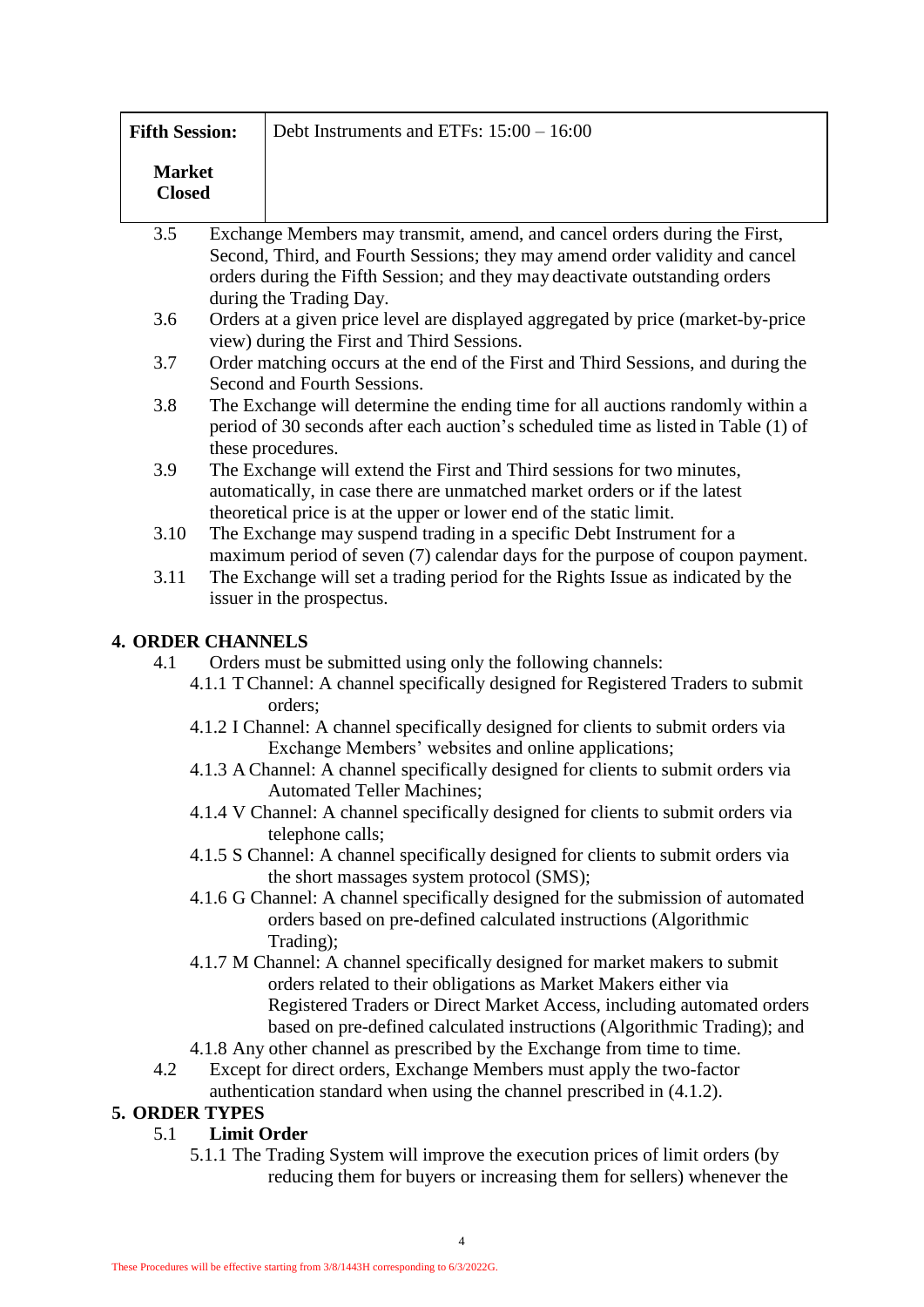price is better than the order's price limit on the opposite side (higher or lower as the case maybe). In the absence of a better price on the opposite side, the order will be executed at the limit price.

- 5.1.2 The execution price improvement mentioned in (5.1.1) of these procedures is subject to the Trading System order entry priority.
- 5.1.3 The Trading System can execute limit orders participating in all auctions at the latest Theoretical Prices. Such prices might be better than the specified limit prices of relevant orders.
- 5.1.4 The Trading System can execute limit orders during the Fourth Session at Closing Price.

# 5.2 **Market Order**

- 5.2.1 During the Second Session, the Trading System will execute market orders partially or fully at one price, and convert the unmatched parts of partially matched market orders into limit orders at their traded prices.
- 5.2.2 Market orders participate in the Theoretical Price calculations.
- 5.2.3 The market-by-price view displays market orders. Market-by-order view will not be available during the First and Third Sessions.
- 5.2.4 At the end of all auctions, unmatched parts of any market order will be converted into limit orders at the last Theoretical Price. If the Theoretical Price is not formed, the trading system will cancel any outstanding market order.

#### **6. ORDER CONDITIONS**

- 6.1 Orders may bear one of the following conditions:
	- 6.1.1 **Fill or Kill ("FoK")** means the complete order quantity must be executed as soon as it becomes available for matching; otherwise the order will be immediately cancelled, taking into consideration the following:
		- (a) the condition is available for limit and market orders;
		- (b) the condition is not available for Debt Securities; and
		- (c) the condition is not available during the First and Third Sessions.
	- 6.1.2 **Fill and Kill ("FaK")** means the order must be at least partially executed as soon as it becomes available for matching; otherwise the order (or the unmatched part) will be immediately cancelled, taking into consideration the following:
		- (a) the condition is available for limit and market orders;
		- (b) the condition is not available for Debt Instruments; and
		- (c) the condition is not available during the First and Third Sessions.
	- 6.1.3 **Hidden Quantity** means the order will disclose a portion of its quantity. Each time the disclosed portion is fully matched, the order will disclose an equal portion of its quantity, taking into consideration the following:
		- (a) the full quantity of the Hidden Order participates in the Theoretical Prices calculations;
		- (b) the condition is available for limit orders;
		- (c) the minimum quantity of the order must be (50,000) securities, except for Debt Instruments the minimum quantity of the order must be (50,000) Saudi Riyals; and
		- (d) the minimum disclosed portion must be (5%) of the total order quantity.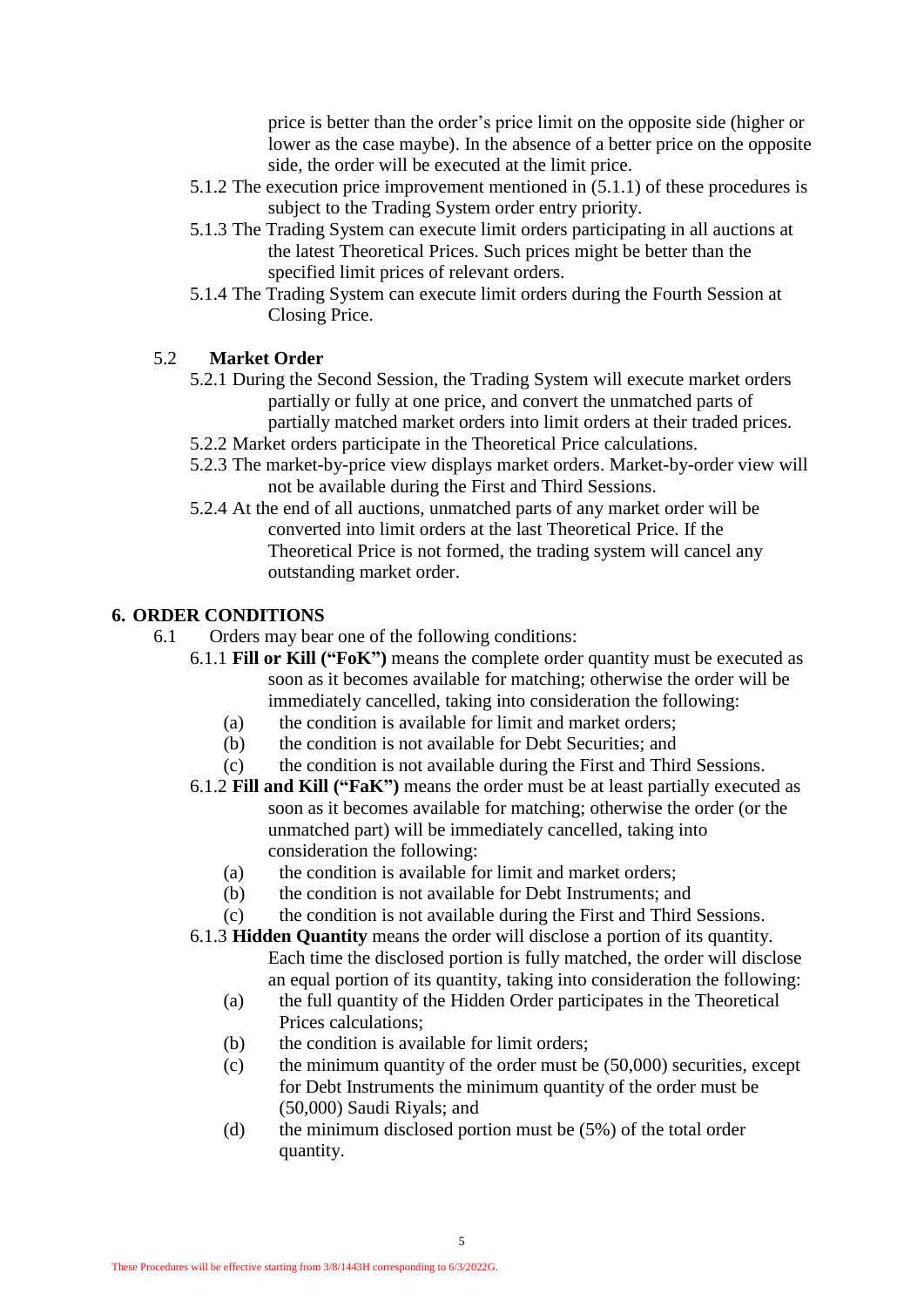# **7. ORDER VALIDITY**

- 7.1 The Trading System determines order validity according to when orders enter the system, as follows:
	- 7.1.1 **Session** means that orders are subject to full execution at the end of either the First or Third Sessions, and they should be transmitted during either the First or Third Sessions of the same day.
	- 7.1.2 **Day** means that orders are subject to full execution until the end of the Fourth Session (or the Second Session if the Fourth Session is not applicable as in the case of ETFs and Debt Instruments).
	- 7.1.3 **Good till Cancelled ("GTC")** means that orders are subject to full execution with a validity period of up to (30) days from the transmission of the order.
	- 7.1.4 **Good till Date ("GTD")** means that orders are subject to full execution until a specified expiry date. The expiry date can be set up to a maximum of (30) days from the transmission of the order.

#### **8. REQUIREMENTS FOR TRANSMITTING ORDERS**

- 8.1 Exchange Members must ensure that orders transmitted to the Trading System meet the following requirements:
	- 8.1.1 **Tick size:** The price of the security is a multiple of the applicable tick size according to the following table:

#### **Table (2):**

| <b>Price Bands (except for Debt</b><br>Instruments) | <b>Tick Size (except for Debt Instruments)</b> |  |
|-----------------------------------------------------|------------------------------------------------|--|
| <b>Below SAR 10</b>                                 | <b>SAR 0.01</b>                                |  |
| SAR 10 to 24.98                                     | <b>SAR 0.02</b>                                |  |
| SAR 25 to 49.95                                     | <b>SAR 0.05</b>                                |  |
| SAR 50 to 99.90                                     | <b>SAR 0.10</b>                                |  |
| At or above SAR 100                                 | <b>SAR 0.20</b>                                |  |
| <b>Debt Instruments</b>                             |                                                |  |

#### **Debt Instruments are priced in percentage terms over their par value. The applicable tick size is (0.001%).**

- 8.1.2 **Fluctuation limit:** The price of the security meets the applicable fluctuation limit as specified in Section (11) of these Procedures.
- 8.1.3 **Lot size:** The order quantity size is one security or one of its multiples.
- 8.1.4 Orders must follow any additional requirements published by the Exchange from time to time.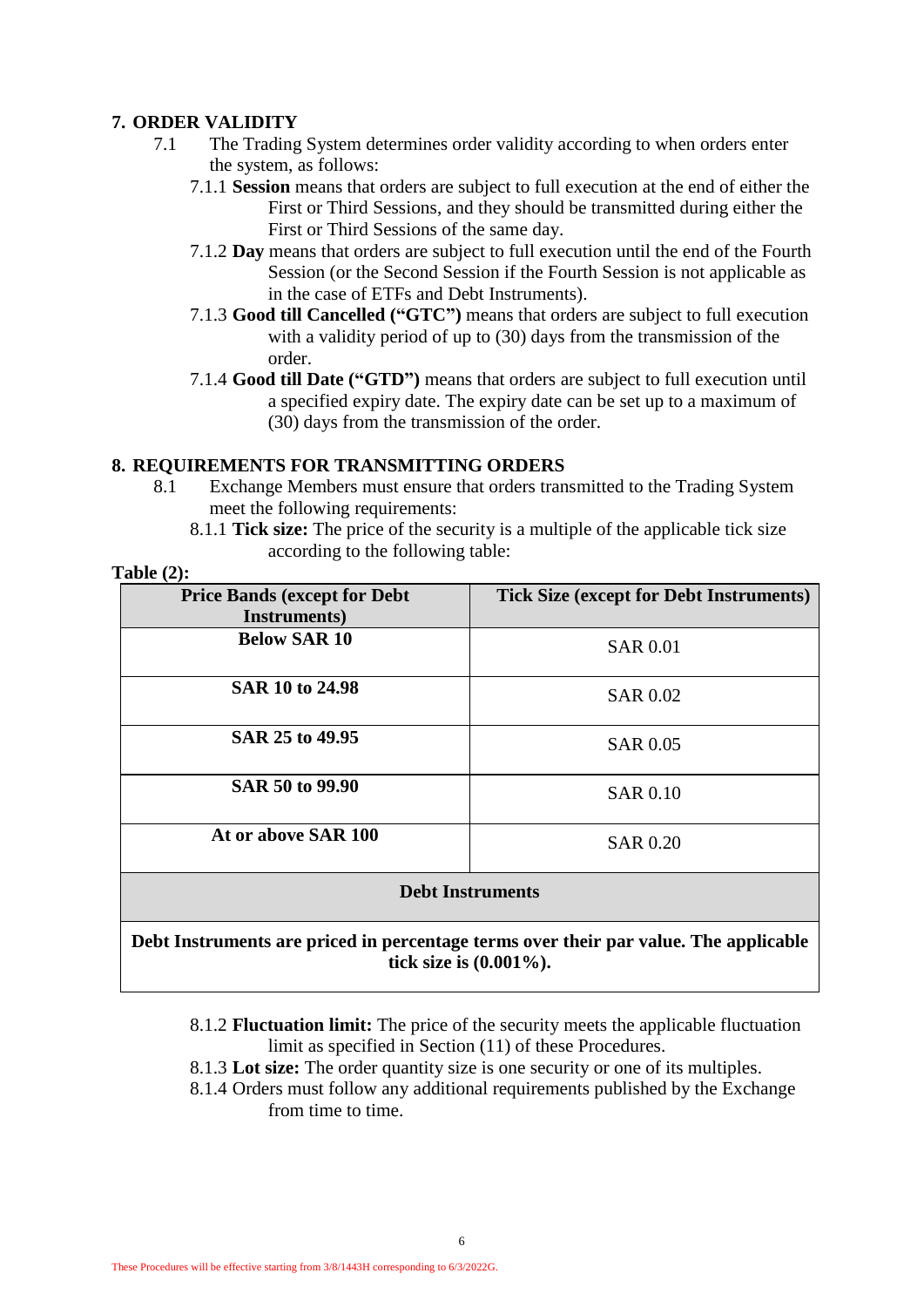# **9. ORDER AMENDMENT, CANCELLATION, AND DEACTIVATION**

- 9.1 Order amendment:
	- 9.1.1 The Trading System allows amendments to: (i) order price; (ii) total quantity; (iii) visible quantity; and (iv) duration of transmitted orders.
	- 9.1.2 Amended orders must adhere to the requirements prescribed in Section (8) of these Procedures.
	- 9.1.3 Amending orders, as prescribed in Section (10) of these Procedures, affects order priority in accordance with the following Table:

| <b>Table (3):</b> |  |
|-------------------|--|
|-------------------|--|

| <b>Amended Field</b>       | <b>Sessions</b>                                               | <b>Consequences on Priority</b>                                                              |
|----------------------------|---------------------------------------------------------------|----------------------------------------------------------------------------------------------|
| <b>Price</b>               | The First, Second, Third and<br><b>Fourth Sessions</b>        | This will lose priority                                                                      |
| <b>Total Quantity</b>      | The First, Second, Third and<br><b>Fourth Sessions</b>        | Increase will lose priority<br>Decrease will not lose priority                               |
| <b>Visible</b><br>Quantity | The First, Second, Third and<br><b>Fourth Sessions</b>        | Increase will lose priority<br>Refresh will lose priority<br>Decrease will not lose priority |
| <b>Duration</b>            | The First, Second, Third,<br><b>Fourth and Fifth Sessions</b> | No change in priority                                                                        |

9.2 Order Cancellation:

9.2.1 The Trading System allows the cancellation of outstanding orders.

- 9.3 Order Deactivation:
	- 9.3.1 The Trading System allows the deactivation of outstanding orders.
	- 9.3.2 Deactivated orders cannot be executed.
	- 9.3.3 Deactivated orders will lose their assigned priority, as prescribed in Section (10) of these Procedures.
	- 9.3.4 Deactivated orders remain in the Trading System until activated by the relevant Registered Traders. Upon activation, the orders must adhere to the requirements prescribed in Section (8) of these Procedures.

# **10. ORDER EXECUTION**

- 10.1 When Exchange Members transmit orders to the Trading System, the system sorts them by type (buy or sell), price, and entry time.
- 10.2 The Trading System assigns order priority based on price and time of entry to the Trading System. It gives the highest buy order prices the highest priority. Conversely, it gives the lowest sell order prices the highest priority.
- 10.3 The Trading System always gives market orders the highest priority.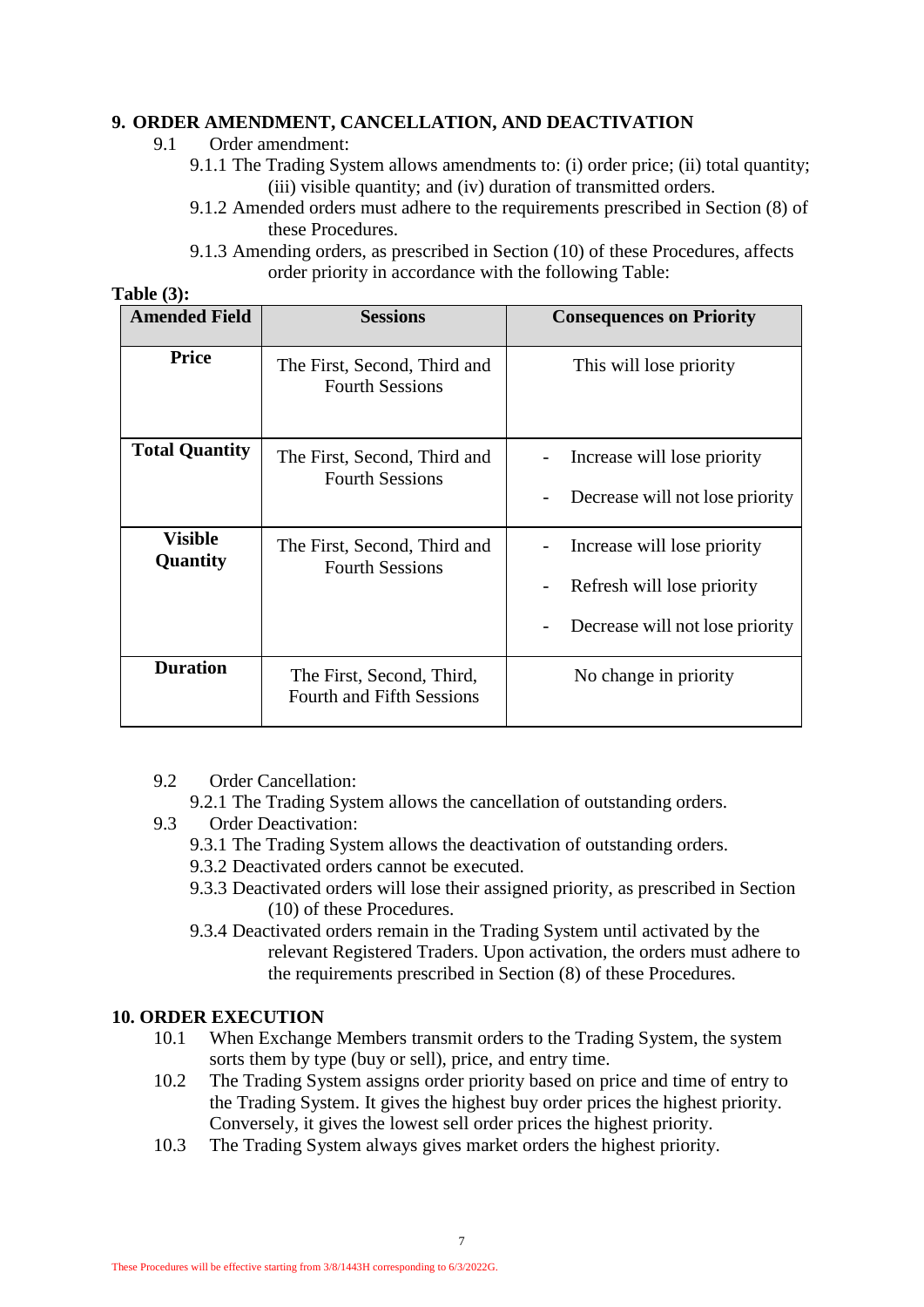- 10.4 The Trading System prioritizes orders transmitted with the same price by their time of entry into the Trading System; it executes the orders transmitted earliest first.
- 10.5 Orders transmitted during auctions will contribute to the calculation of theoretical prices during these auctions.
- 10.6 The Exchange calculates the theoretical prices as follows:
	- 10.6.1 The Trading System will assign a price at which the maximum quantity of securities might be traded.
	- 10.6.2 If the same quantity could trade at two or more prices, the Trading System will assign the price that leaves minimum residual, which is the unmatched number of securities at that price.
	- 10.6.3 If two or more prices have the same minimum residual, then the Trading System will assign the price as follows:
		- (a) the highest price if the imbalance of unmatched quantity is on the buy side only;
		- (b) the lowest price if the imbalance of unmatched quantity is on the sell side only; or
		- (c) the average price between (a) and (b) when the imbalance of the unmatched quantity is on both sides (buy and sell). The Trading System will round average price to the closest valid tick size when applicable.

| <b>Accumulated</b><br><b>Buy Quantity</b> | ÷<br><b>Buy Order</b><br>Quantity | price | <b>Sell Order</b><br>Quantity | <b>Accumulated Sell</b><br>quantity | <b>Maximum</b><br><b>Traded</b><br>Quantity | <b>Minimum</b><br><b>Residual</b> |
|-------------------------------------------|-----------------------------------|-------|-------------------------------|-------------------------------------|---------------------------------------------|-----------------------------------|
|                                           |                                   | 1.08  | 300                           | 600                                 |                                             |                                   |
| 100                                       | 100                               | 1.07  | 100                           | 300                                 | 100                                         | 200                               |
| 100                                       | $\theta$                          | 1.06  | 100                           | 200                                 | 100                                         | 100                               |
| 200                                       | 100                               | 1.05  | 100                           | 100                                 | 100                                         | 100                               |
| 500                                       | 300                               | 1.04  |                               |                                     |                                             |                                   |

The following Example is for Theoretical Price calculation (for auctions):

**Table (4):**

The above example lists three prices that may produce the maximum number of trades of (100). The existence of multiple prices means that the Trading System calculates the minimum residual to produce two prices, SAR (1.05) and SAR (1.06). Since the imbalance of the unfilled quantity is not on the same side for both prices, the opening price will be the average of the prices, rounded to the closest applicable tick size  $(1.06 + 1.05) / 2 = 1.055$ rounded to (1.06).

- 10.7 The Exchange may, as it deems appropriate, implement the necessary amendments to the opening and closing price of the market or a specific security in the First and Third sessions.
- 10.8 During all auctions, the Exchange will disseminate each Theoretical Price together with a Theoretical Volume, meaning the quantity of securities that might be traded at that price.
- 10.9 The last Theoretical Opening Price of the First Session will be the Opening Price, provided that it is formed with orders that, when matched, result in at least one Normal Trade. If no Theoretical Opening Price can be formed, the Opening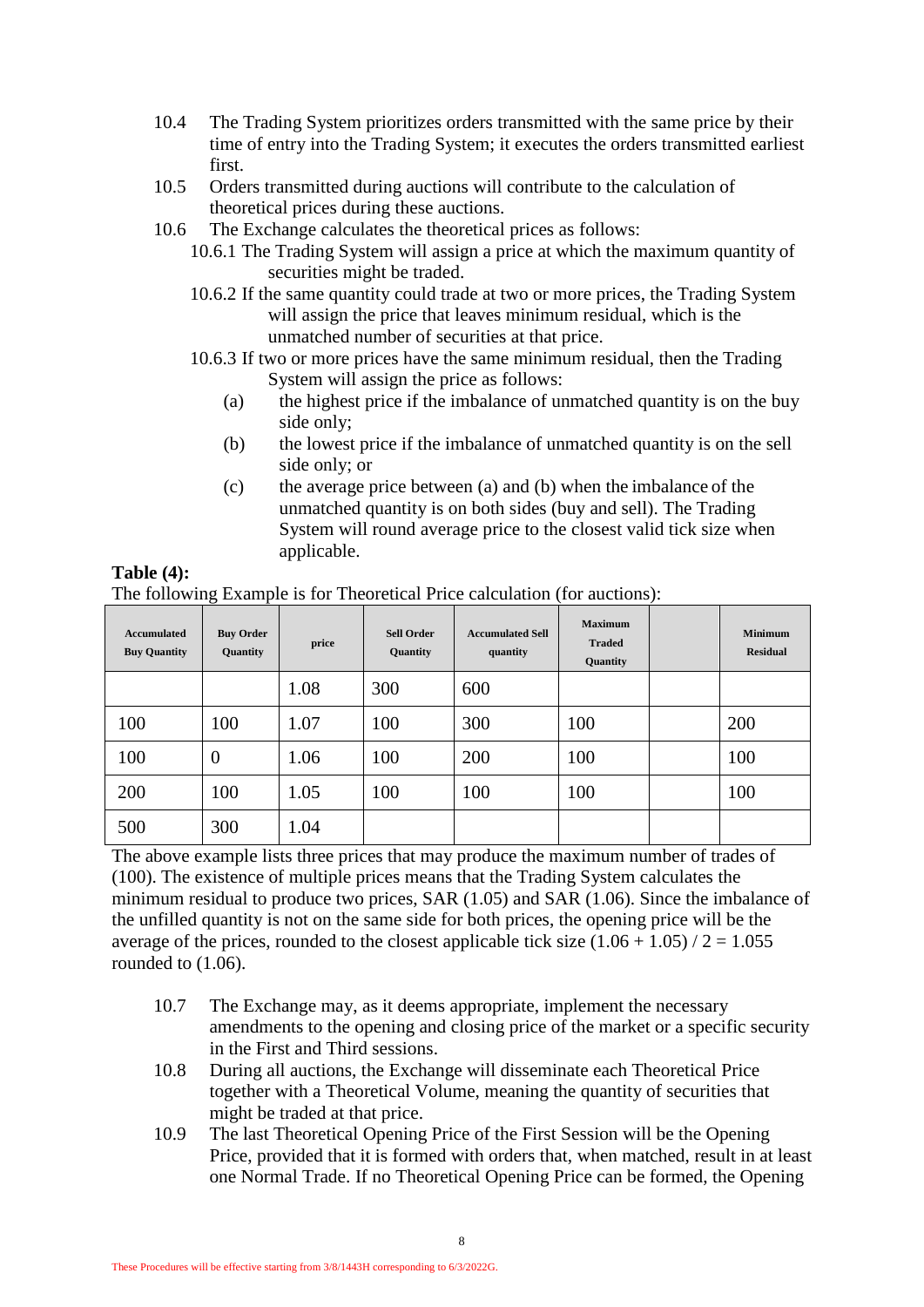Price will be the reference price as specified in paragraph (11.2) of these Procedures.

- 10.10 The last Theoretical Price of Volatility Auctions will be the newly set Static Price, provided that it is formed with orders that, when matched, result in at least one trade. If no Theoretical Price can be formed, the Static Price will be the last auction price, as specified in paragraph (11.7) of these Procedures.
	- 10.11 The last Theoretical Closing Price of the Third Session will be the Closing Price, provided that it is formed with orders that, when matched, result in at least one Normal Trade. If no Theoretical Closing Price can be formed, the Closing Price will be the last traded Price (LTP). If there is no last traded price (LTP), the Closing Price will be the reference price as specified in  $(11.2)$  of these Procedures.
	- 10.12 The Closing Price for Debt Instruments and ETFsis calculated using the last traded price.
	- 10.13 The Trading System will reject orders transmitted during the matching moment period between the First and the Second Sessions and between the Third and the Fourth Sessions.
	- 10.14 When an Exchange Member transmits a new order during the Second Session, the Trading System checks if there is an opposite order to match it with. If the order is immediately executable, the Trading System generates one or more transactions. To be immediately executable, an order must be:
	- a) market order, with available orders on the opposite side;
	- b) a buy limit order at a price at or above the lowest offer; or
	- c) a sell limit order at a price at or below the highest bid.
- 10.15 The Trading System can execute orders fully or partially. Limit orders may generate several partial transactions at different prices whenever the new limit order does not find enough quantity at the first opposite price level, provided that the second price level remains within the limit price. This process continues as long as the next level price remains within the order's limit price.
- 10.16 Limit orders can also generate multiple executions at different points in time. For example: an order may generate a partial execution upon entry, while the Trading System might execute the remaining portion at a later stage before its expiry.
- 10.17 The following examples concern price determination in the Second Session: 10.17.1 **Scenarios with sufficient volume on the opposite side:**

#### **Table (5):**

The following scenario exemplifies full execution at best price level:

In this scenario, the bid side has only limit orders when an Exchange Member transmits a sell Market Order for (100) securities.

|          | <b>Bid</b> | <b>Offer</b> |       |
|----------|------------|--------------|-------|
| Quantity | Price      | Quantity     | Price |
| 200      | 85         |              |       |
| 400      | 84         |              |       |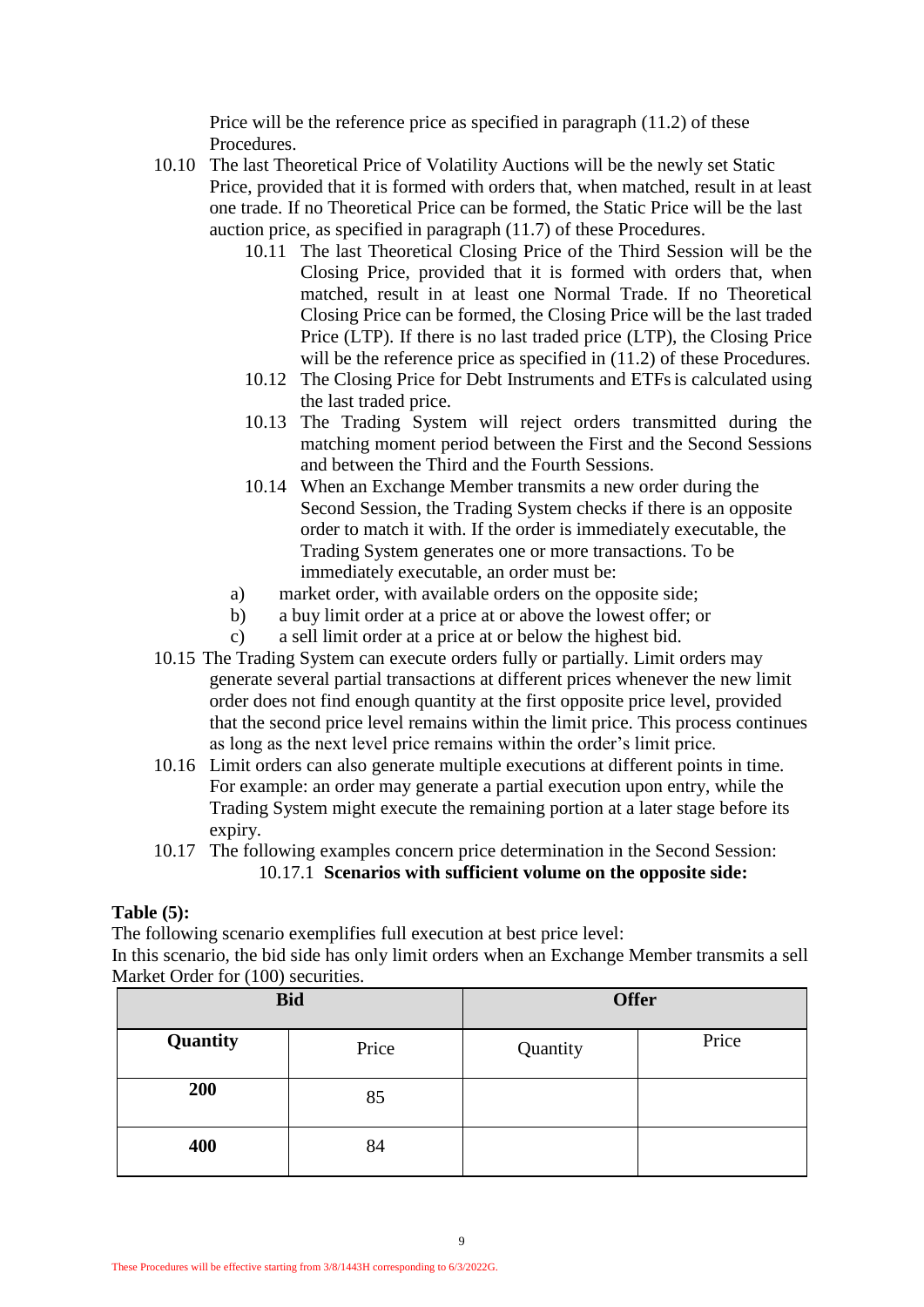| 1,000 | ບບ |  |
|-------|----|--|
|       |    |  |

Result: The Trading System will execute the sell order against the highest bid resulting in the following execution: Sold (100) at SAR (85).

#### **Table (6):**

This scenario exemplifies full execution at different price levels:

In this scenario, the bid side has only limit orders when an Exchange Member transmits a sell order for (1,000) securities at SAR (83).

| <b>Bid</b> |       |          | <b>Offer</b> |
|------------|-------|----------|--------------|
| Quantity   | Price | Quantity | Price        |
| 200        | 85    |          |              |
| 400        | 84    |          |              |
| 1,000      | 83    |          |              |

Result: The sale of (200) securities at SAR (85) and (400) securities at SAR (84), with the remaining (400) securities sold at SAR (83).

#### 10.17.2 **Scenarios with insufficient volume on the opposite side:**

#### **Table (7):**

Example: in the following scenario, the bid side has only limit orders when an Exchange Member transmits a market order to sell (2,000) securities.

| <b>Bid</b> |       |          | <b>Offer</b> |
|------------|-------|----------|--------------|
| Quantity   | Price | Quantity | Price        |
| 200        | 85    |          |              |
| 400        | 84    |          |              |
| 1,000      | 83    |          |              |

Result: Sold (200) securities at SAR (85); once volume available for execution at the best price level runs out, the Market Order will convert the remaining (1,800) shares to a limit sell order of  $(1,800)$  at SAR  $(85)$ .

#### **Table (8):**

Example: in the following scenario, the bid side has only limit orders when an Exchange Member transmits a sell order (2,000) securities at SAR (82).

#### **New order to sell (2,000) securities at SAR (82)**

| Bic<br>--- | <b>AQ</b><br>$\sim$<br>w |
|------------|--------------------------|
|            |                          |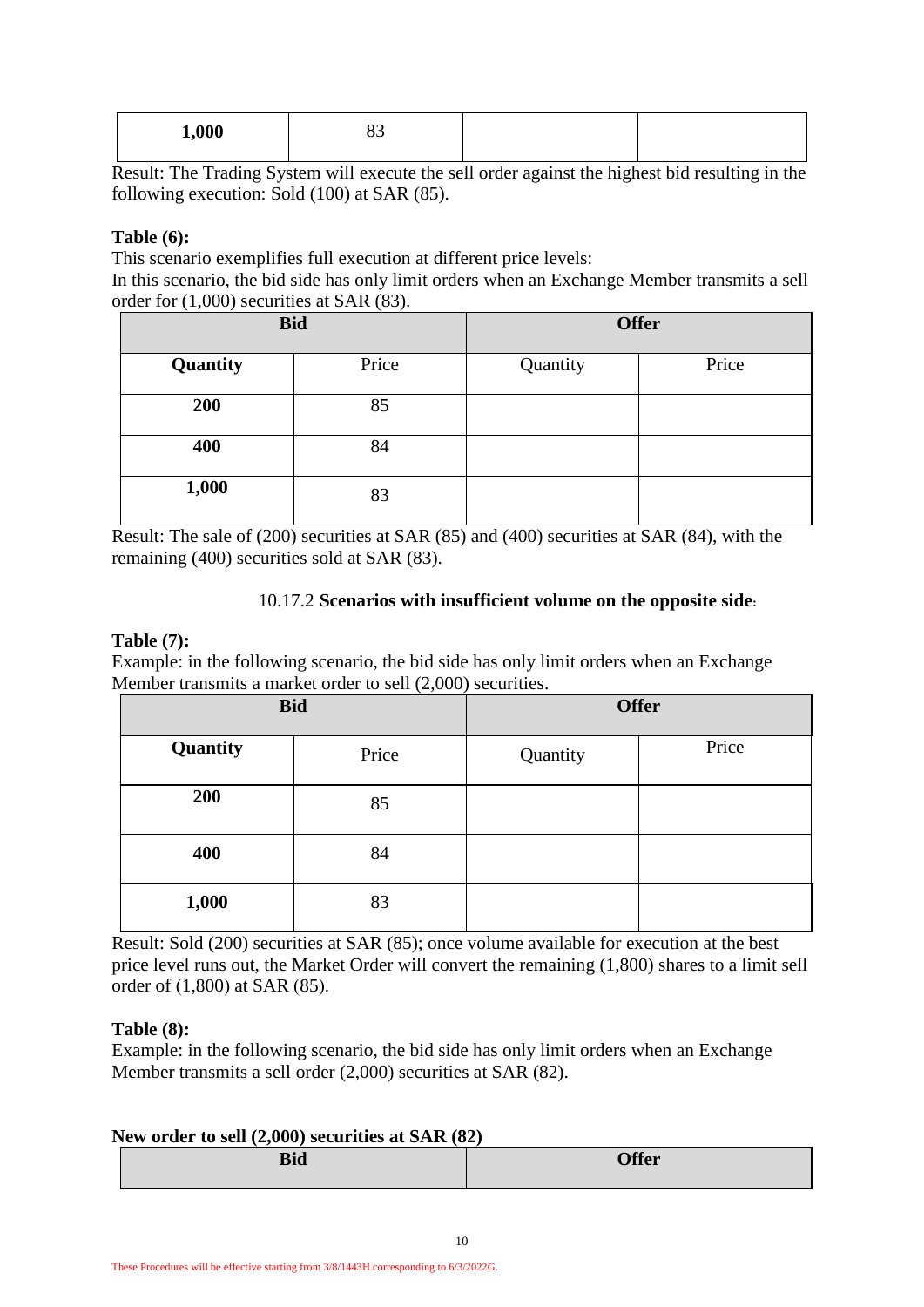| Quantity | Price | Quantity | Price |
|----------|-------|----------|-------|
| 200      | 85    |          |       |
| 400      | 84    |          |       |
| 1,000    | 83    |          |       |

Result: Sold (200) at SAR (85), Sold (400) at SAR (84), Sold (1,000) at SAR (83); once volume available for execution runs out, the limit order will place the remaining (400) shares on the sell side at SAR (82).

- 10.18 Only Normal Trades update the daily trading information: high, low, average price, opening price and the closing price. All trades (Normal and Small) update the daily information: number of trades, volume and value of trades.
- 10.19 The Exchange will calculate the right's indicative value and use the indicative price as the reference price on the first day of listing the rights. Each right entitles its holder to subscribe to a new share at the offering price; the new share's indicative price will be based on the difference between the share's current price and the offering price using the following formula:

 *Tradable Right's indicative value = Share's current price – New share's offering price*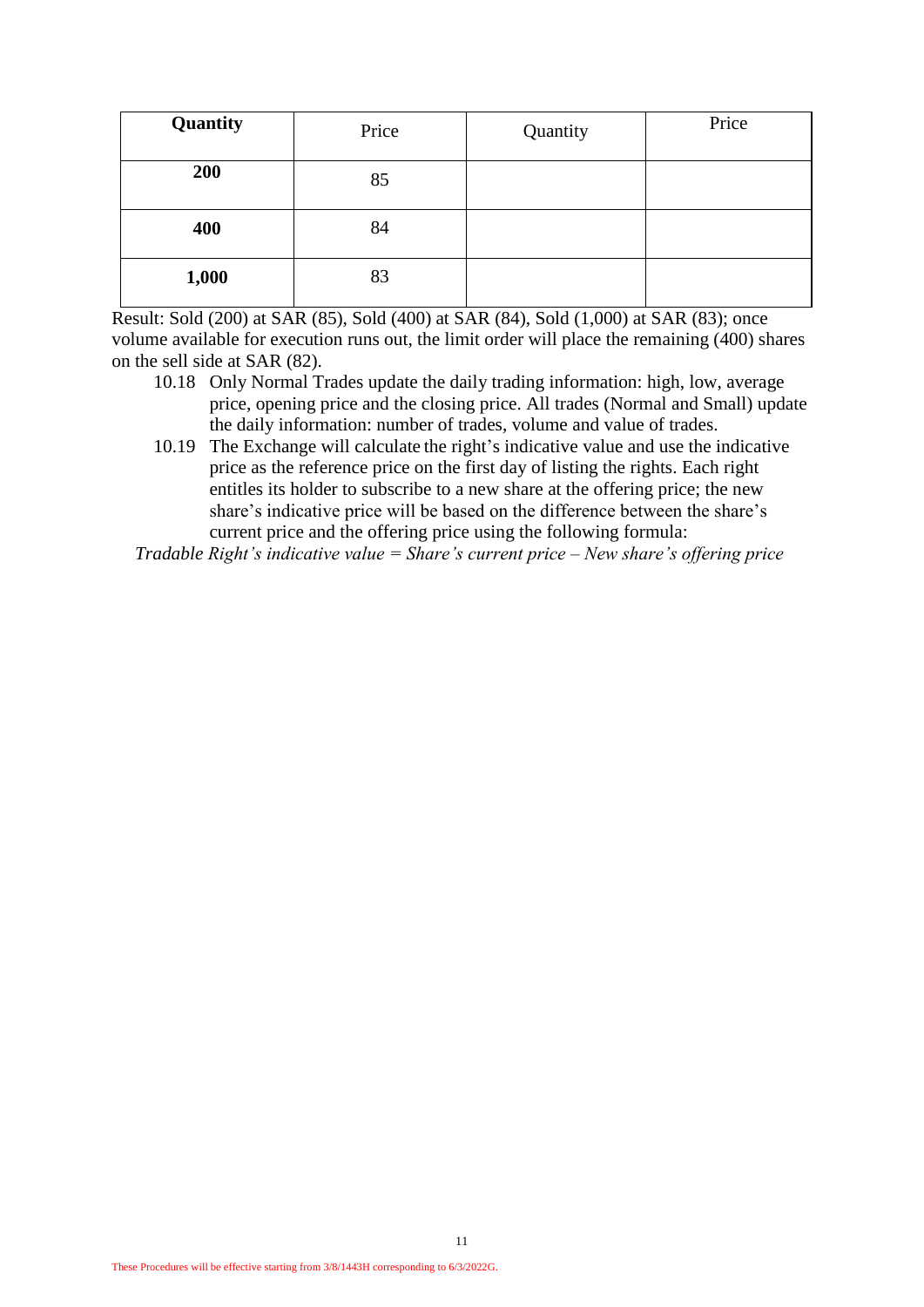# **11. FLUCTUATION LIMITS**

- 11.1 Subject to the requirements prescribed in Section (10) of these Procedures, the Exchange only allows order execution on listed securities (except for Debt Instruments) at a price within the applicable fluctuation limits. The Exchange sets daily fluctuation limits against the reference price and they remain valid during the trading day. The Exchange may set static fluctuation limits, these are set against the static price.
- 11.2 The reference price is the previous trading day's closing price, including any other adjustments, when applicable. Absent a previous closing price, the Trading System uses the listing price as the reference price. Static price is the last auction price or, during a volatility auction, the price that triggered the auction.
- 11.3 The Trading System sets the upper and lower daily fluctuation limits before the start of the First Session using preconfigured percentages.
- 11.4 The Trading System sets the static price for the upper and lower static limit before the start of the First Session, at the end of the First Session, at the start of a volatility auction and at the end of a volatility auction, using preconfigured percentages.
- 11.5 The Trading System sets fluctuation limits for Main Market listed securities as follows:
	- a)  $\pm 30\%$  daily limit and  $\pm 10\%$  static limit for the first three days of trading for newly listed Securities.
	- b)  $\pm 10\%$  daily limit from the fourth day of trading the newly listed Securities onwards.
- 11.6 The Trading System sets fluctuation limits for Parallel Market listed securities as follows:
	- a)  $\pm 30\%$  daily limit and  $\pm 10\%$  static limit.
	- b) The Trading System calculates and sets the fluctuation limit percentage for tradable rights based on the absolute price movement of shares that Exchange Members may subscribe to, using the following formula:

Right's issue daily fluctuation limit = Right's indicative value at closing  $\pm$ (value of the variation of share price)  $\div$  Right's closing price  $-1$ ; and

c) the minimum daily limit of the of tradable Rights is  $\pm 1\%$ .

# 11.7 **Volatility Auctions**

- 11.7.1 Volatility auctions are triggered intraday for 5 minutes (during the Second session), whenever an order (regardless of its size) can potentially match an opposite side order at the upper end of the static limit or lower end of the static limit  $(\pm 10\%)$ .
- 11.7.2 The order that triggers the volatility auction is not executed and moves to participate in the volatility auction (meaning, the trade does not take place).
- 11.7.3 The trigger price becomes the new static price for the Volatility Auction, where the order is entered and the order book enters into volatility auction.
- 11.7.4 At the end of the volatility auction, trades are executed at the last Theoretical Price and trading will be resumed.
- 11.7.5 If the last Theoretical Price is at the end of the current static limit price range, the volatility auction will not be triggered again.
- 11.7.6 If at the end of the volatility auction there is no Theoretical Price, the static price reverts back to the previous static price.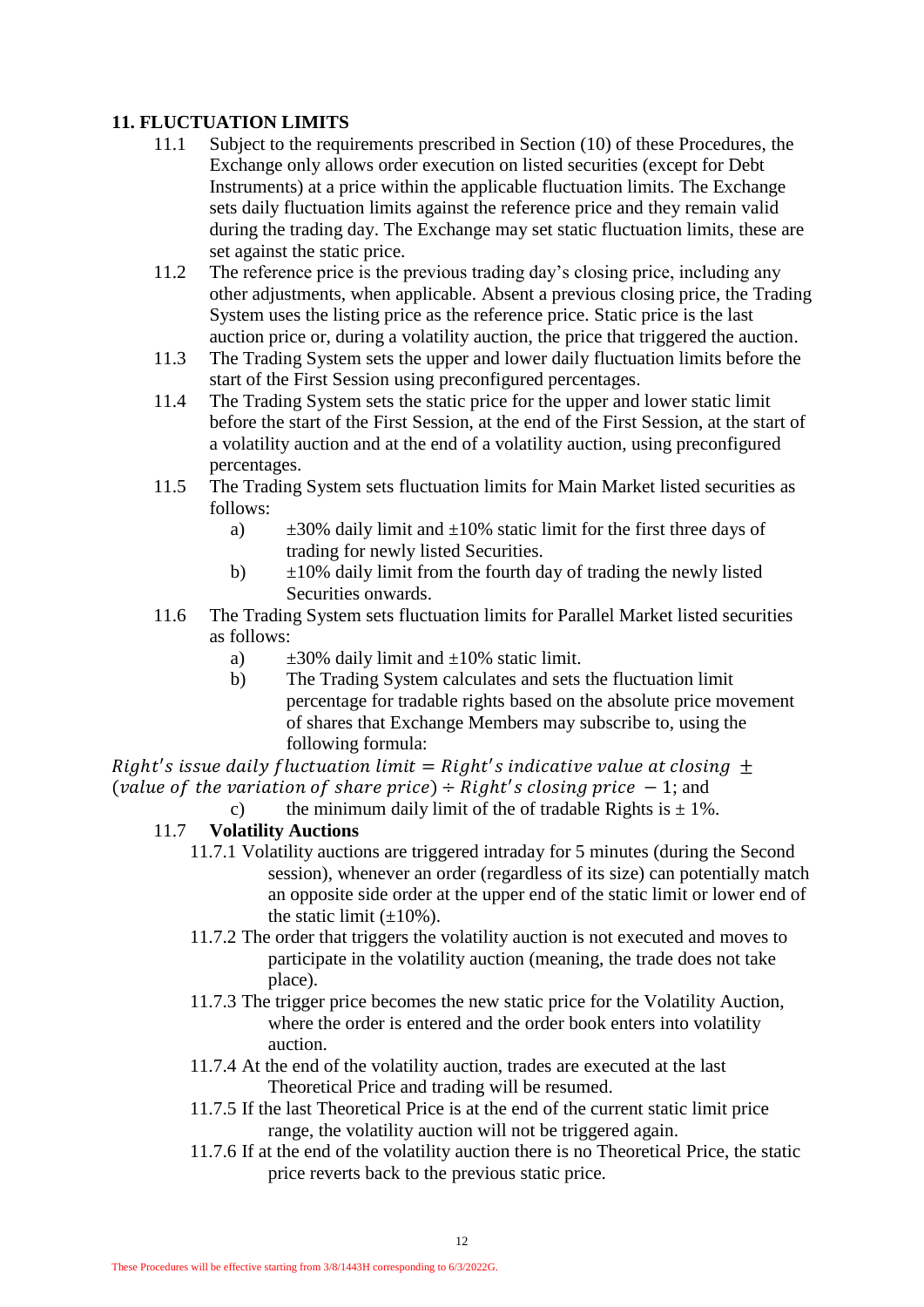11.8 The Exchange may adjust the fluctuation limit parameters.

#### **12. SHORT SELLING**

12.1 Disclosure of Short Selling transaction:

- 12.1.1 When an Exchange Member transmits a short selling order either as an agent or principal, the transmitted order must be flagged as a short sell order in the Trading System.
- 12.1.2 When an Exchange Members is acting as an agent, such Exchange Member should request its clients to inform about any submitted short sell order.
- 12.1.3 Scenarios with expected short sell flag activities by Exchange Members:

| <b>Client</b><br>position | <b>Short Selling Orders</b><br>transmitted by the<br>Client to the<br><b>Exchange Member</b> | <b>Short Sell flag</b> | <b>Exchange Member</b><br>expected actions                                                                                                                                                                                                                                                                                                                          |
|---------------------------|----------------------------------------------------------------------------------------------|------------------------|---------------------------------------------------------------------------------------------------------------------------------------------------------------------------------------------------------------------------------------------------------------------------------------------------------------------------------------------------------------------|
| 1000                      | 2000                                                                                         | Yes                    | <b>Short sell</b><br>The Exchange Member or the<br>lending agent has borrowed/lent<br>Securities to the client to cover<br>the short selling transactions.                                                                                                                                                                                                          |
| 1000                      | 500                                                                                          | Yes                    | <b>Short sell</b><br>The Exchange Member or the<br>lending agent has borrowed/lent<br>Securities to the client to cover<br>the short selling transactions.                                                                                                                                                                                                          |
| 1000                      | 500                                                                                          | No                     | <b>Sell</b><br>verify that a client (the seller) has<br>sufficient available securities on<br>account or, receiving from the<br>client a confirmation that such<br>client has sufficient available<br>securities on account, and that no<br>registered restrictions prevent the<br>sale of said securities, before<br>transmitting a sell order for said<br>client. |
| 1000                      | 2000                                                                                         | N/A                    | Reject order<br>verify that a<br>client<br>has<br>insufficient available securities<br>on account or, did not receive<br>from the client a confirmation<br>that such client has sufficient<br>available securities on account.                                                                                                                                      |

**Table (9):**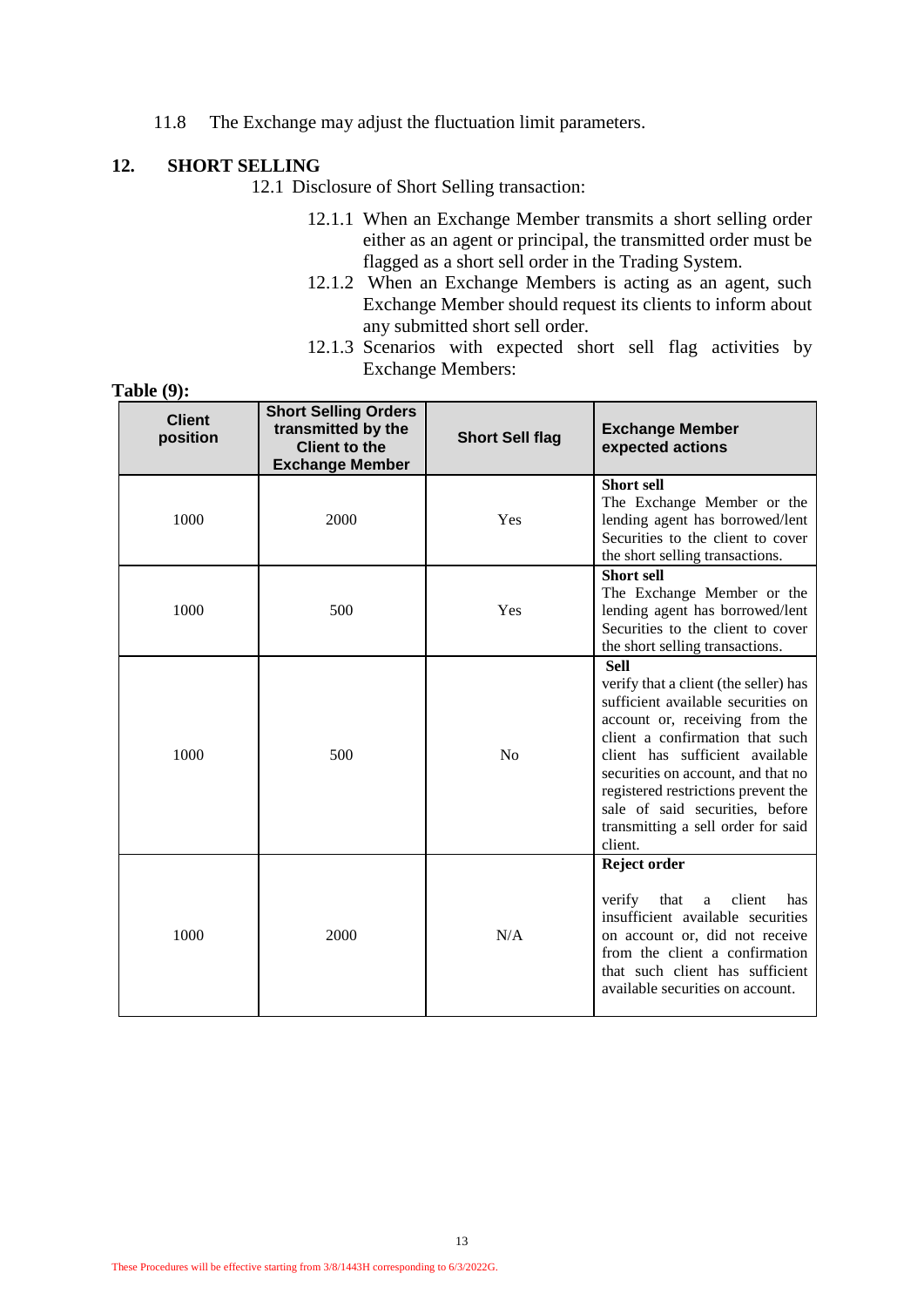# **13. NEGOTIATED DEALS**

# 13.1 **Introduction**

- 13.1.1 Negotiated Deals occur after both seller and buyer determine the quantity and price of the listed securities involved in the transaction.
- 13.1.2 The Negotiated Deal execution mechanism specified in (13.2) must be initiated once both sellers and buyers determine the quantity and price of the listed securities involved in the transaction in accordance with (13.1.1). If both sellers and buyers determine the quantity and price of the listed securities involved in the transaction after the trading times, the negotiated deal execution mechanism must be initiated in the following trading day.
- 13.1.3 Negotiated Deals are computed when calculating or disseminating the number of Exchange traded transactions and the number and price of the traded securities.
- 13.1.4 Negotiated Deals are not included in the calculation of the last traded price (LTP), the highest and lowest security price, the opening and closing prices, as well as the calculation of the Exchange and sectors indexes (except for Debt Instruments).

#### 13.2 **Negotiated Deal Execution Mechanism**

- 13.2.1 The transaction may be executed during the Second Session and at Closing Price in the Fourth Session. Such transactions are not permitted during all auctions.
- 13.2.2 If the buyer and seller are clients of two different Exchange Members, the following steps must be followed:
	- (a) The seller's Exchange Member will transmit an order to execute the transaction to the Trading System, as determined by the Exchange.
	- (b) The seller's Exchange Member must immediately notify the Exchange, as determined by the Exchange, after placing the order mentioned in sub-paragraph (a) of this paragraph.
	- (c) The buyer's Exchange Member will receive a notification to accept the order mentioned in sub-paragraph (a) of this paragraph in the Trading System.
	- (d) The buyer's Exchange Member must immediately notify the Exchange, as determined by the Exchange, after accepting the order received as per the notification mentioned in sub-paragraph (c) of this paragraph.
- 13.2.3 If the buyer and seller are clients of the same Exchange Member, the following steps must be followed:
	- (a) The Exchange Member will transmit an order to execute the transaction for the seller and buyer in the Trading System, as determined by the Exchange.
	- (b) The Exchange Member must immediately notify the Exchange, as determined by the Exchange, after submitting the order mentioned in sub-paragraph (a) of this paragraph.
- 13.2.4 The settlement cycle of the Negotiated Deals transaction is T+2 unless the Buyer and Seller agreed on a different settlement cycle from  $T+0$

to  $T+5$ .

# 13.3 **Negotiated Deal Execution Notification:**

13.3.1 Exchange Members will receive a confirmation through the Trading System upon the execution of the transaction.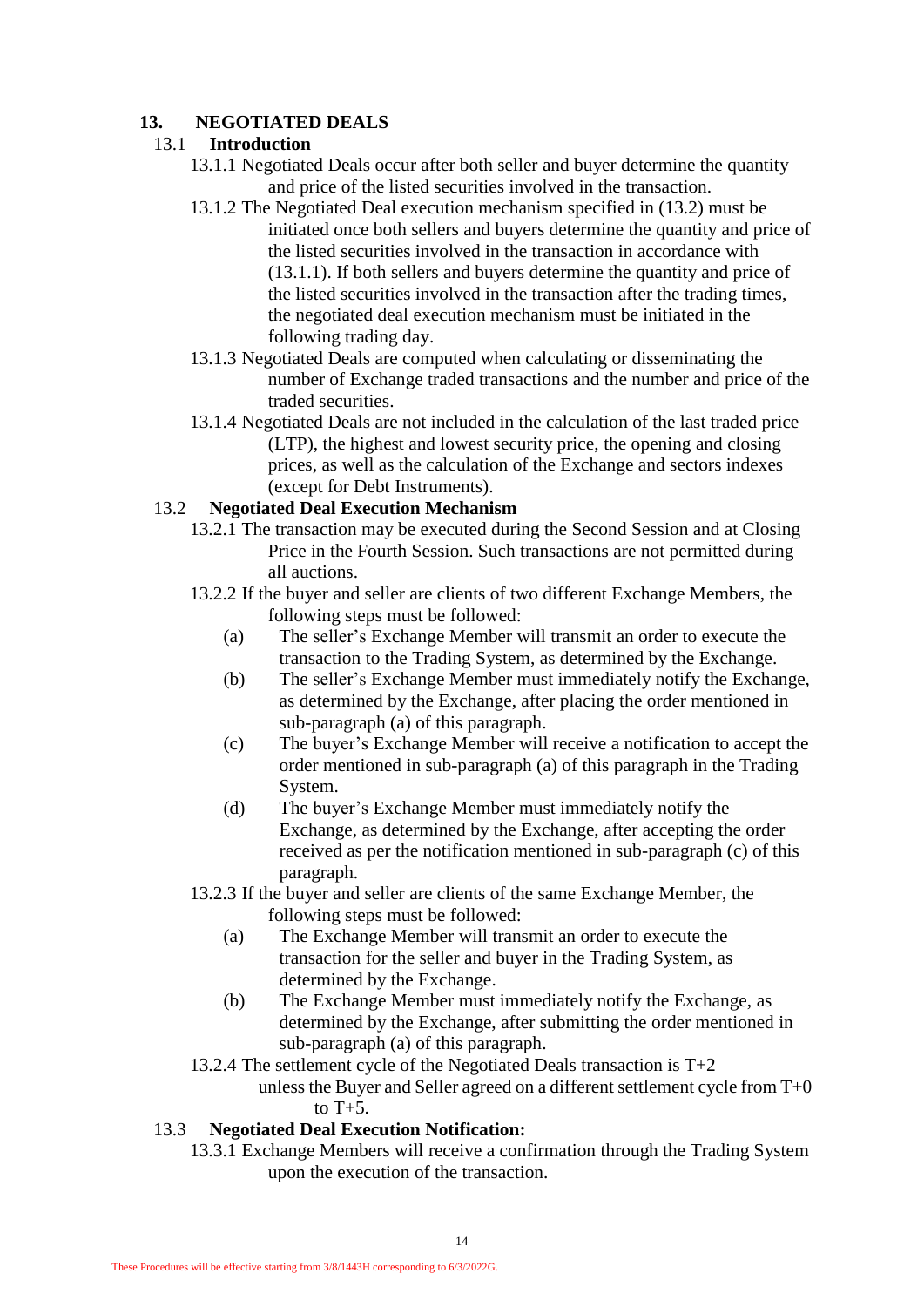13.3.2 The Exchange's website will display the executed transaction information.

#### 13.4 **Negotiated Deal Requirements:**

- 13.4.1 Before transmitting an order to execute a transaction to the Trading System, the Exchange Member must ensure the following:
	- (a) the transaction value is at least one million Saudi Riyals for Securities listed on the Main Market (except for shares and REITs units) or 300 thousand Saudi Riyals for Securities listed on the Parallel Market;
	- (b) the minimum transaction value for shares and REIT units listed on the Main Market is determined in accordance with the following table:

# **Table (9):**

The table shows the minimum transaction value for shares and REIT units listed on the Main Market based on the Average Daily Traded value "ADTV" in the previous six months:

| #                | <b>ADTV</b><br><b>Lower End</b> | <b>Criteria</b>                             | <b>ADTV</b><br><b>Upper End</b> | <b>Minimum transaction</b><br>value |
|------------------|---------------------------------|---------------------------------------------|---------------------------------|-------------------------------------|
|                  | 50,000,000                      | $\leq$ Average Daily<br><b>Traded Value</b> |                                 | 5,000,000 SAR                       |
| $\mathbf{2}$     | 5,000,000                       | $\leq$ Average Daily<br>Traded Value <      | 50,000,000                      | 3,000,000 SAR                       |
| 3                | 1,000,000                       | $\leq$ Average Daily<br>Traded Value <      | 5,000,000                       | 1,000,000 SAR                       |
| $\boldsymbol{4}$ |                                 | $\leq$ Average Daily<br>Traded Value <      | 1,000,000                       | 300,000 SAR                         |

- (c) for newly listed Securities on the Main Market, the transaction value shall be at least one million Saudi Riyals, until the completion of full six months from the date of its listing
- (d) the transaction complies with the fluctuation limits of the underlying security; and
- (e) the requested transaction is real and not for the purpose of pledge, warranty, or direct or indirect restriction on the securities relevant to the transaction (the Exchange Member and its client are fully liable if proven otherwise).
- (f) the Exchange may review and update the minimum value mentioned in sub-paragraphs (b) and (c) of this paragraph on a semi-annual basis.
- 13.4.2 The Exchange Members of buyers and sellers in Negotiated Deals must, at all times:
	- (a) follow the Negotiated Deal mechanisms in accordance with this Section;
	- (b) ensure the accuracy and completeness of all information entered and accepted; and
	- (c) satisfy any other applicable requirements set out in the Trading and Membership Rules and the Trading and Membership procedures.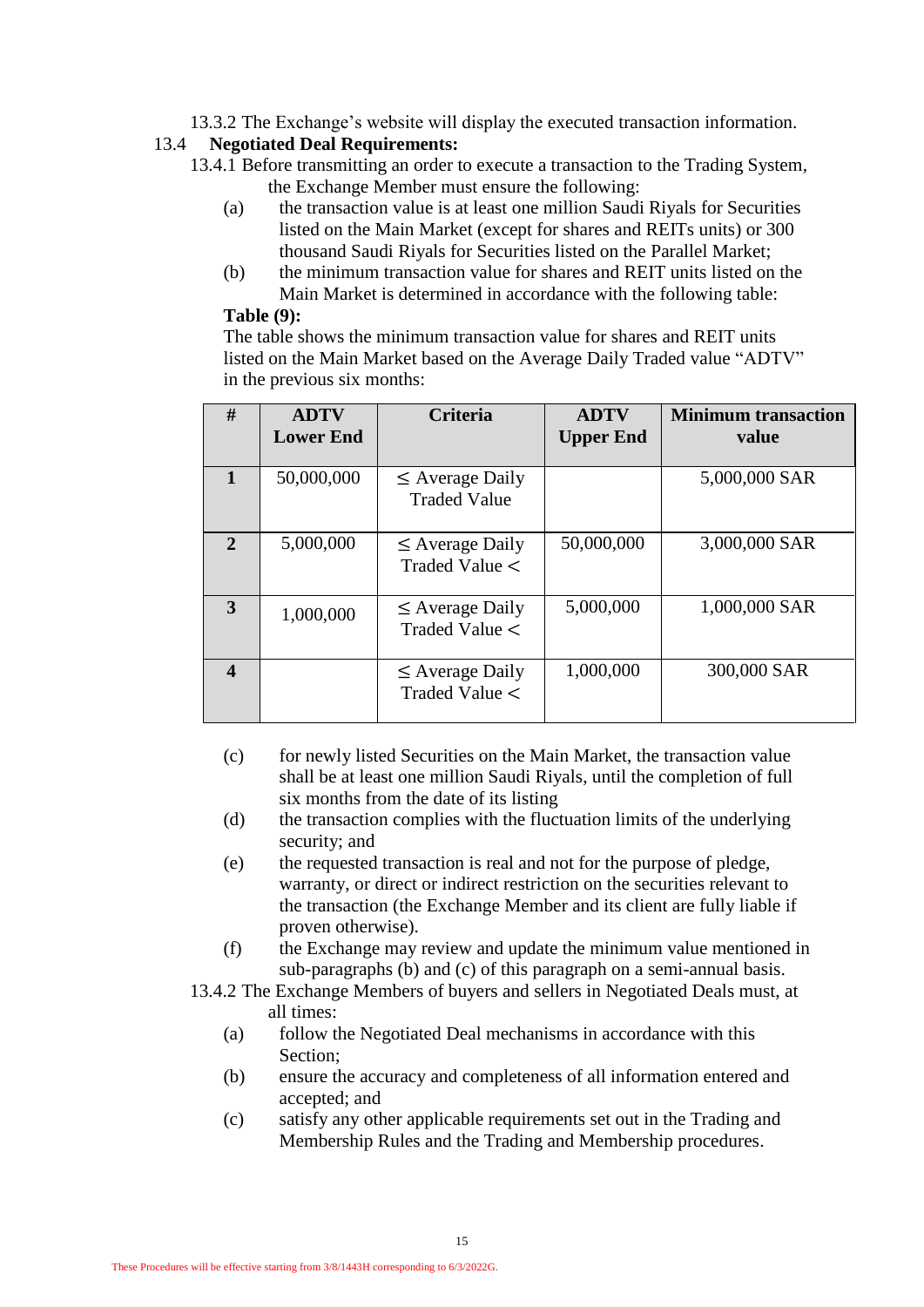#### **14. Buy-in Process**

- 14.1 The Buy-in Process is a mechanism to be used to facilitate the following scenarios:
	- a. Buying of securities to resolve securities shortages (buy-in).
	- b. Selling of securities to resolve cash shortages (sell-out).
- 14.2 The mandatory buy-in orders will be submitted by the Clearing House on behalf of the Exchange Member and the optional buy-in orders will be submitted by the Exchange member.
- 14.3 The settlement cycle of the Mandatory buy-in and Optional Buy-in trades is T+0.
- 14.4 There are a mandatory buy-in and optional buy-in transactions for all listed Securities.
- 14.5 The mandatory buy-in trades are part of the settlement failure process, where the optional buy-in trades are initiated in order to avoid the settlement failure.
- 14.6 The daily fluctuation limit for the Buy-in Process shall be  $\pm 30\%$  for all Securities, except for Debt Instruments.
- 14.7 Each Buy-in Process follows the sequence of sessions listed in the following table:

| 1 avit (10 <i>)</i> .<br><b>Auctions</b> | <b>Sessions</b><br>(as per the<br>official<br>time in the<br>Kingdom) | <b>Available Buy-in Process and Orders Types</b>                                                                                                                                                                                                        |
|------------------------------------------|-----------------------------------------------------------------------|---------------------------------------------------------------------------------------------------------------------------------------------------------------------------------------------------------------------------------------------------------|
| <b>First</b>                             | $8:00 AM - 9:00 AM$                                                   | <b>Buy-in Process:</b><br>mandatory buy-in and optional buy-in /and optional sell<br>out orders.<br><b>Order Type:</b>                                                                                                                                  |
| <b>Auction</b>                           |                                                                       | - all mandatory buy-in orders in this session must be<br>market orders.<br>- optional buy-in orders /and optional sell out orders may<br>be either market order or limit orders.                                                                        |
|                                          | 9:00 AM -9:30 AM                                                      | Exchange Members may submit orders to match the bid<br>and offer Submitted in the previous session, where the<br>trades will be executed at the end of the auction at 9:30am.<br><b>Order Type:</b><br>all orders in this session must be limit orders. |
|                                          | $1:30$ PM $- 2:30$ PM                                                 | <b>Buy-in Process:</b><br>mandatory buy-in and optional buy-in /and optional sell<br>out orders.                                                                                                                                                        |

#### **Table (10):**